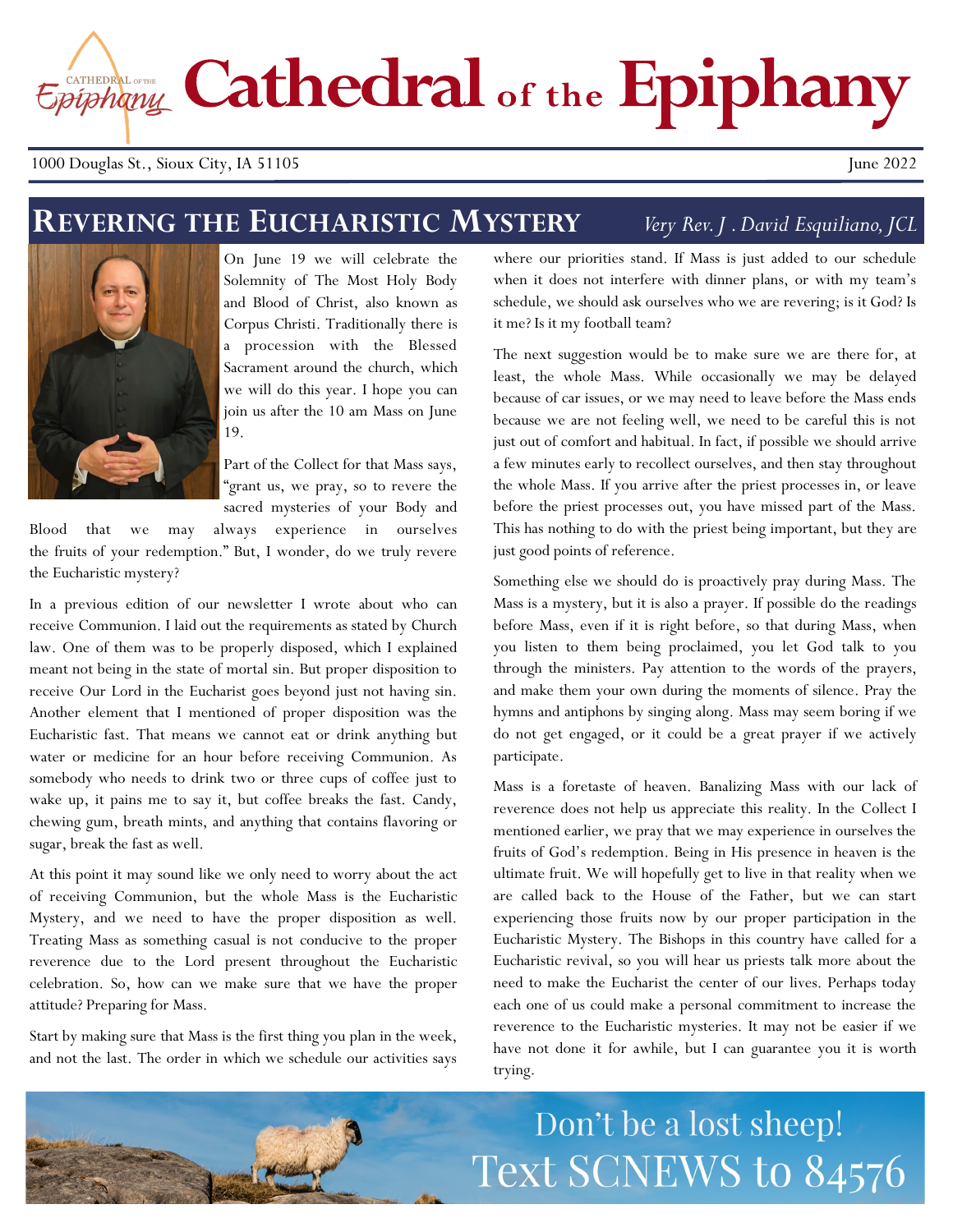#### **EUCHARISTIC DEVOTION & PRIESTLYVOCATIONS** *Rev. Andrew Galles*



The *Catechism of the Catholic Church*  very clearly states that the Holy Eucharist is "the source and summit of the Christian life. The other sacraments, and indeed all ecclesiastical ministries and works of the apostolate, are bound up with the Eucharist and are oriented toward it." In other words, every good work the Church does flows from the Eucharist and all things we do ought to flow back towards the worship of the Eucharist. If we are truly to be called "Catholic," the Sacrament of

the Eucharist and the Eucharistic Sacrifice of the Mass is the treasure in our lives of which there is no greater.

In Catholic tradition, June is the month that is dedicated to the Sacred Heart of Jesus. This theme is tied closely to the Priesthood and the Holy Eucharist, as Jesus Christ willingly gave the flesh and blood of his Sacred Heart as both Priest and Victim on the altar of the cross. This reality is presented to us completely and substantially every time we celebrate the Sacrifice of the Mass. However, faith and understanding in this unchanging Church dogma have woefully suffered over the past several decades.

A 2019 Pew Research Center survey indicated that only 31% of United States Catholics say they believe that "during Catholic Mass, the bread and wine actually become the Body and Blood of Jesus." Whether this is the result of sheer ignorance or outright rejection of the Church's consistent teaching, this statistic is extremely disturbing. If the Eucharist is undeniably the "source and summit" of our entire faith and only one-third of Catholics believe this to be true, is it any wonder that we are experiencing decline?

When this fundamental belief is undermined, it only logically follows that the Mass is no longer regarded as a sacrifice but simply as a symbolic community meal. When it is no longer believed that Jesus Christ himself is truly present under the appearances of bread

and wine, it destroys reverence and devotion. When belief in the miracle of transubstantiation is undermined, it erodes the entire foundation of the Church to the point where there are less faithful families, less people in the pews, less investment in building up the Kingdom of God, and – yes – less priests. Take it from this 36 yearold priest: I absolutely would not be interested in the priesthood and I wouldn't have been ordained five years ago if I didn't believe in the Real Presence of Jesus in the Eucharist. What are we doing to ourselves if we are not raising up families with strong Eucharistic devotion? There's not a vocation shortage because the Church refuses to "get with the times" – there's a vocation shortage because many have not fully and lovingly embraced our Eucharistic, Catholic faith, as evidenced by an astonishing two-thirds of Catholics who do not believe in the Real Presence.

This is why the Cathedral approaches the celebration of the Eucharistic mysteries the way it does, abiding by what the Church wants us to do, versus what the world thinks is "relevant" or "entertaining." When we turn the celebration of the most solemn mystery of the Eucharist into an occasion for entertainment or a casual communal gathering, is it really any wonder that we lack faith, fervor, and devotion to the Eucharist? Is it any wonder that we lack numerous vocations to the priesthood? Is it any wonder that we lack numerous people in the pews when the highest priority is efficiency or entertainment or self-referential worship instead of looking toward God together in a profound moment of Eucharistic worship?

The only hope for renewal in the western Church, as the United States Bishops have recently stated, is to be found in the Eucharist. The solemn, dignified, and reverent celebration of the Mass and Eucharistic worship is the heart of who we are as Roman Catholics – *it is our identity.* This is why whether through our sacred liturgies, our Adoration Chapel, or our Eucharistic Procession on June 19 on the Feast of Corpus Christi, the Cathedral Parish will continue to make Eucharistic devotion and reverence a priority in our parish life. This is the most certain and undeniable way to raise up holy parishioners, holy families, and holy vocations to the priesthood.

### **COME TO MASS TOGETHER AS A FAMILY**



If one of the Ten Commandments that God gave us is "Thou shall keep the Sabbath holy", why is it that attending Sunday Mass as a family weighs us down so much?

The Church invites all of us to participate fully, actively, and consciously during Mass, and we must participate through our actions, gestures, words, and inner disposition. As Catholics, we are required to attend

Mass on Sundays, or the Vigil Mass on Saturday night.

Unfortunately, we fall into the practice of participating in Mass out

of habit, without sincere prayer, and without understanding the great reality of what happens during Mass.

Many parents forget to bring their children to Mass once they have celebrated the Sacrament of the Eucharist (First Communion) and to receive Communion (receive the Body of Christ) every weekend at Sunday Mass, because by worshiping him, his Body, Blood, Soul, and Divinity is received, God is experienced in an intimate way and many graces are received.

When we enter Mass with our hearts open to God's grace we are able to participate in a more authentic way. In addition, we can also serve our parish by being readers, servers, Extraordinary Ministers of Holy Communion at Mass, and the children as altar servers.

#### *Santa Fernandez*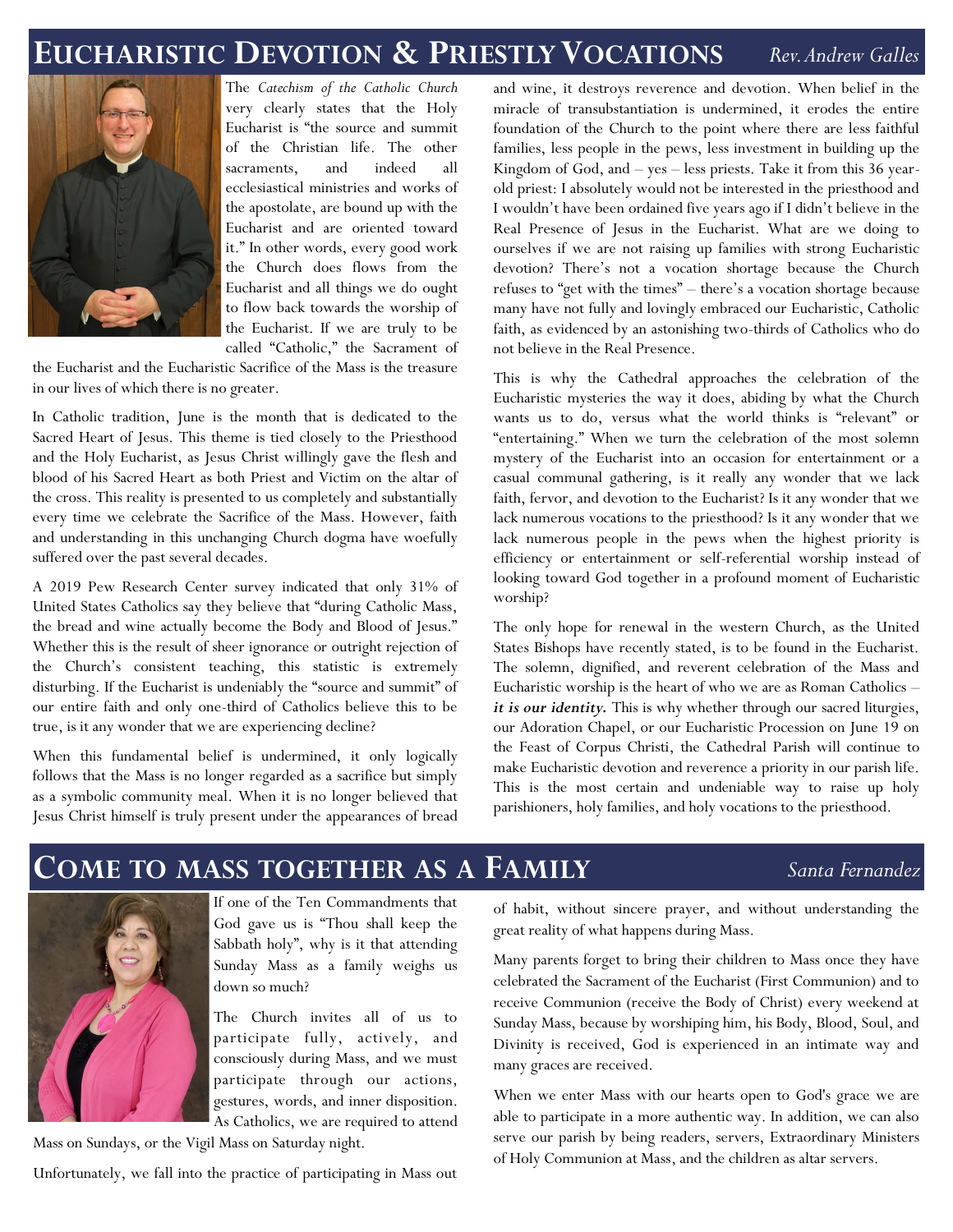## **PARISH UPDATES**

#### **SPECIAL COLLECTIONS**

- Aid to Domestic Churches, June 5-6.
- Building Maintenance Fund, June 11-12.
- Together As One [Spanish Only], June 18-19.
- Peter's Pence, June 25-26.

#### **CHANGES TO THE SCHEDULE IN JUNE**

- Friday, June 3, no morning confessions.
- Saturday, June 4, no noon Mass.
- Wednesday, June 8, no confessions nor evening Mass in Spanish.
- Friday, June 10, no evening confessions. Evening Mass will be bilingual.
- Sunday, June 19, no Vespers.
- Monday, June 20, Bilingual Mass at 9am. No noon nor evening Masses. No confessions. Office closed.
- Thursday, June 23, no confessions nor evening Mass in Spanish.
- Friday, June 24, no evening confessions nor Mass in Spanish.

#### **CORPUS CHRISTI PROCESSION**

Join us for our Eucharistic procession which will take place on Corpus Christi Sunday, June 19, after the 10 am Mass. The procession will go around the Cathedral block and will include Eucharistic Benediction at two altars along the way. Plan to join us in honoring the Eucharistic Lord!

## **THE FINANCIAL CORNER**

| <b>INCOME</b>                  |    | April         |
|--------------------------------|----|---------------|
| Weekly Offerings               | \$ | 50,721.79     |
| Loose Offerings                | \$ | 22,219.38     |
| Prog. Support                  | \$ | 8,333.00      |
| Other income                   | \$ | 23,668.91     |
| <b>Total Parish Income</b>     | \$ | 105,782.10    |
| <b>EXPENSE</b>                 |    |               |
| Salaries & Wages               | \$ | 41,123.21     |
| <b>Administrative Expenses</b> | \$ | 8,699.99      |
| <b>Ministry Expenses</b>       | S  | 4,470.03      |
| Utility Bills & Repairs        | \$ | 52,026.75     |
| Assessments                    | \$ | 7,958.00      |
| Other Expenses                 | \$ | 1,633.85      |
| <b>Total Expenses</b>          | \$ | 115,911.83    |
| <b>NET INCOME</b>              | \$ | $-10, 129.73$ |

#### **ORDINATION TO THE DIACONATE OF PETER PHAM**

We are all invited to the Ordination to the Diaconate of our Cathedral parishioner and seminarian Peter Pham at 10 am on Saturday, June 4 at the Cathedral Church. Let's show Peter some support from his fellow parishioners.

#### **OFFICE SUMMER HOURS**

The office will open Monday to Friday from 10 am to 4 pm during June and July.

#### **BUSY PERSONS LUNCH**

Our busy persons lunch will take place on the first Wednesday of the month, June 1st after the noon Mass. We hope you can join us.

#### **LADIES LUNCH**

Thursday, June 16 at 1pm at Olive Garden.

#### **SUMMER FESTIVAL**

Save the date for our Parish Summer Festival on Sunday, August 14. It will be fun!

#### **FATHER GALLES' ABSENCE**

Father Galles will be absent most of June and the first half of July to begin studying for a Master of Arts in Liturgy degree at the Liturgical Institute in Mundelein, Illinois. This opportunity for further study is intended to educate Father Galles for his work as the Diocesan Director of Worship.

## **KNIGHTS CORNER**



Inviting all Catholic men ≥18 years to join and be active with the KofC. 1st year membership is waived with code "MCGIVNEY 2020". [www.kofc.org/joinus.](http://www.kofc.org/joinus) There is a lot more we can do with your help. Our meetings are 2nd Thursday of the Month – next meeting June  $9<sup>th</sup>$ . Rosary at 6:30 pm and meeting at 7 pm in the Cathedral Hall. Facebook

page for activities and updates "*Knights of Columbus Council 743 USA*"; Phone - Noel 806-316-7628; Email - KofC743USA@gmail.com Here are some of our existing works –

- Monthly breakfast on 1st Sundays at the Cathedral Hall
- Hospitality events St. Joseph's (4th Sunday) and St. Boniface (3rd Sunday)
- Monthly can/bottle drives 4th Saturdays proceeds for Food Bank of Siouxland and Camp High Hopes
- Make and selling Christian themed wood plaques
- Annual Tootsie rolls drives for individuals with intellectual disabilities
- Weekly Prolife Rosary outside Planned Parenthood on Wednesdays at 11 am
- Cleaning head and tomb stones at Calvary cemetery